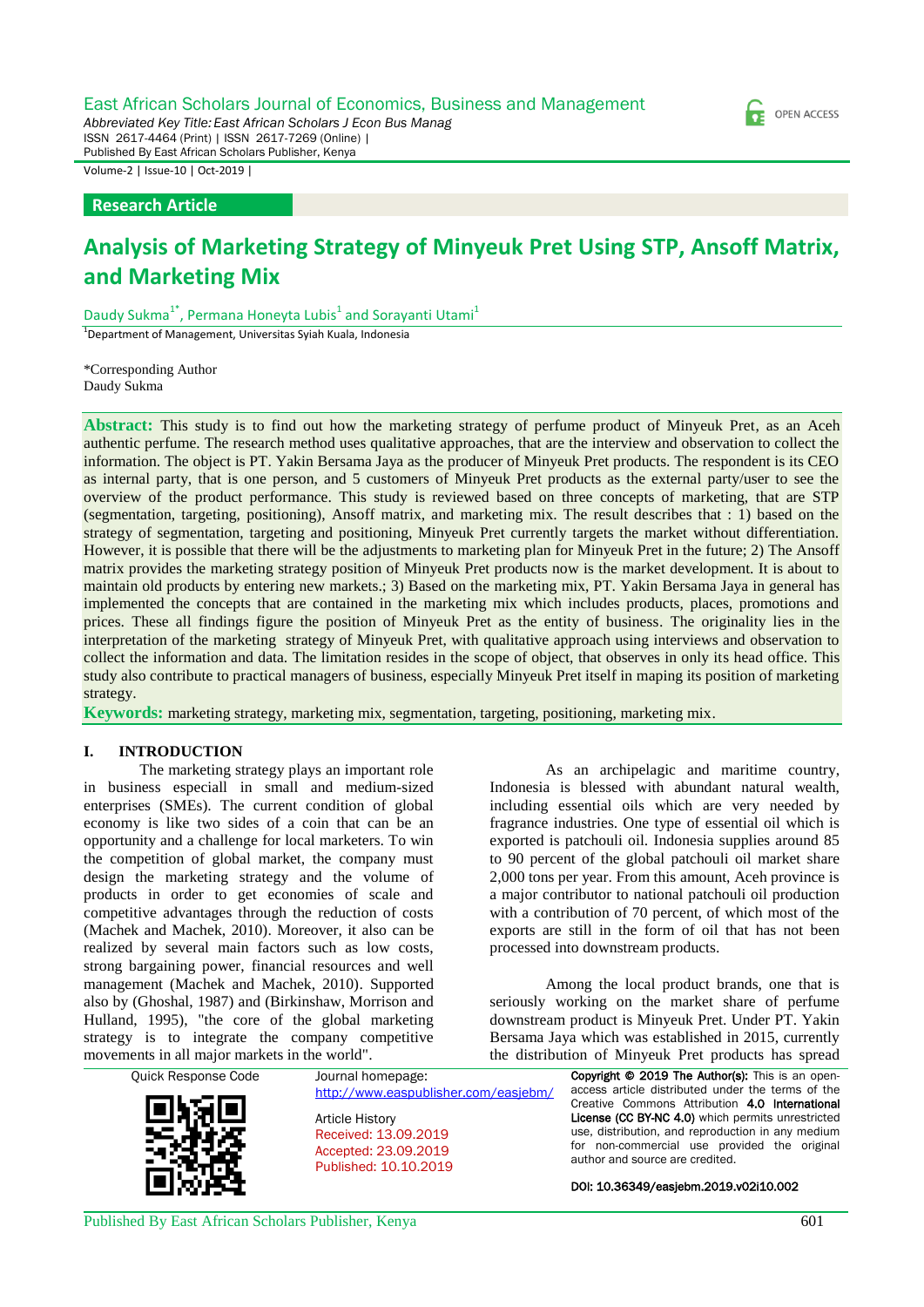throughout all provinces in Indonesia. With increasing demand and coupled with production capabilities that have been able to meet domestic market demand, Minyeuk Pret is considered very feasible to reach and to meet the needs of foreign markets.

Based on the discussion and information above, authors determine the three concept of marketing to start the research, that are 1) STP (segmentation, targeting, positioning), 2) Ansoff matrix, and 3) marketing mix. Then the research questions are :

1). How is the STP (segmentation, targeting, positioning) carried out for Minyeuk Pret products?; 2) Where is the Minyek Pret position based Ansoff development matrix?

3) How is the marketing mix of Minyeuk Pret?

### **II. RESEARCH METHOD**

This research is conducted with qualitative approaches that are interview and observation methods. The qualitative approach is intended to gain understanding regarding the phenomena such as behavior, perception, motivation, actions, etc. This understanding can be obtained holistically which is presented in accordance with the existing scientific methods. The object is PT. Yakin Bersama Jaya as the producer of Minyeuk Pret products. The respondent is its CEO as internal party, that is one person, and 5 customers of Minyeuk Pret products to see the figure of Minyeuk Pret Products. The result is in interpretation based on the scientific method, as an answer of the research questions.

### **III. RESULT**

The flow of Minyeuk Pret's marketing based on the infromation from the interview can be seen as follows.



**Figure 1. Minyeuk Pret's Marketing Concept**

### **Segmenting, Targeting and Positioning**

Based on observations, market segmentation of Minyeuk Pret perfume products is marketing without distinction. It means there is no specific division or certain segmentation in the market. More specifically, the consumer segmentation strategy of Minyeuk Pret can be described as follows:

- 1. Geographic segmentation. Minyeuk Pret products are initially marketed to Aceh region, but now, they are also marketed throughout Indonesia.
- 2. Demographic segmentation. Minyeuk Pret products are currently marketed to all sex groups, as well as various level of income, religion, race, citizenship and social class. But there is in particular, Minyeuk Pret has a different marketing strategy for the age group of 17-24 years and 24- 45 years.
- 3. Psychographic segmentation. Minyeuk Pret products are not focused on segmenting certain lifestyles and personalities.
- 4. Behavior segmentation. Minyeuk Pret products are currently being heavily promoted as prime quality local products. So that in one of the taglines included in the packaging, there are messages and invitations to love local products. This shows that Minyeuk Pret products target the consumers who have knowledge, attitudes, usage, experience and positive responses to high-quality local products.

### **Targeting**

The marketing policy and strategy of Minyeuk Pret for targeting, outlines that Minyeuk Pret choose No-Distinguishing marketing approach (an undifferentiated marketing approach). It means there is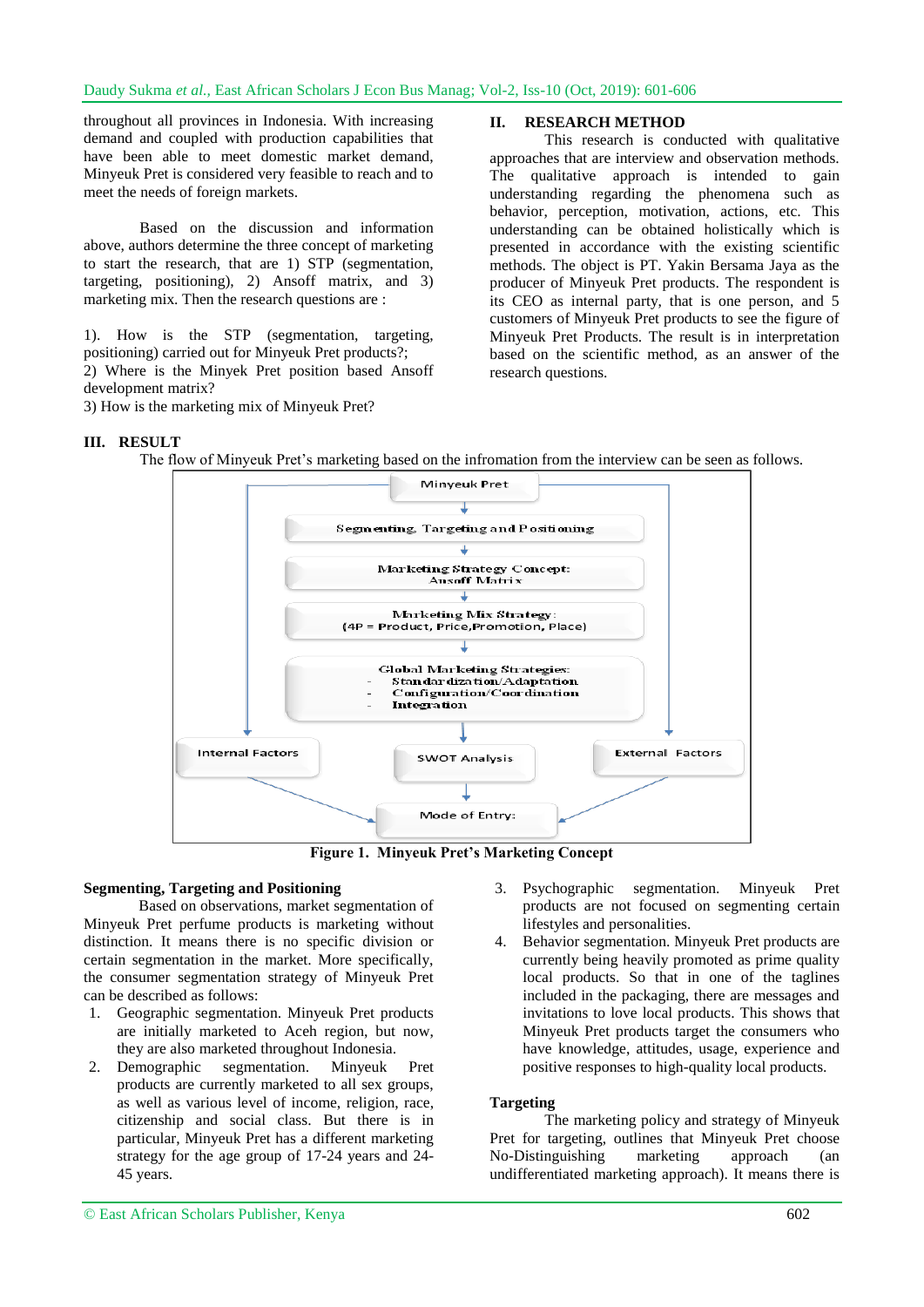no specific division or certain segment in the market, so that marketers in this condition serve all consumers. This marketing can reduce costs and be mass. With a narrow number of product lines, it also encourages the reduction of production costs, inventory and transportation.

# **Positioning**

Minyeuk Pret has choosen positioning with its new tagline, Aceh Authentic Perfume, and it targets the consumers who love local products, are aware of quality, and are not too concerned with low prices. It is not surprising if the marketing efforts are carried out massively, either with promotions, attending a number of events both nationally and regionally, or utilizing the marketing in the network (online) or commonly called online marketing.

For more details on the strategy of segmentation, targeting and positioning of Minyeuk Pret perfume products, it is explained in table 1 as follow:

| Table 1. STP (Segmentation, Targeting dan Positioning)                                                              |                                          |                                                          |  |
|---------------------------------------------------------------------------------------------------------------------|------------------------------------------|----------------------------------------------------------|--|
| <b>Market Segmentation</b>                                                                                          | <b>Market Target</b>                     | <b>Market Positioning</b>                                |  |
| Market segmentation of Minyeuk Pret   Market target of Minyeuk Pret   With the tagline of Aceh Authentic            |                                          |                                                          |  |
| perfume products is marketing without perfume products is a general <i>Perfume</i> , Minyeuk Pret introduces itself |                                          |                                                          |  |
| distinction. There is no specific division or                                                                       |                                          | public, namely users of as an original, valuable perfume |  |
| certain segmentation in the market.                                                                                 | perfume products for daily product, high | quality<br>has<br>and                                    |  |
|                                                                                                                     | needs.                                   | competitive prices.                                      |  |

# **Table 1. STP (Segmentation, Targeting dan Positioning)**

### **The Concept of Ansoff Growth Matrix Strategy**

In this study, the most appropriate strategy which is applied to PT. Yakin Bersama Jaya in order to penetrate the international market based on Ansoff growth matrix strategy concept is the third strategy, namely market development. The strategy is that PT. Yakin Bersama Jaya as the producer of Minyeuk Pret can offer products that are already in the new market, namely the Malaysian and Indian international markets.

### **SWOT Analysis**

Based on the observation from the authors, Minyeuk Pret obtains many strength, weakness, opportunity and threat as follows:

| No. | Aspect      | Sub-aspect               | <b>Results</b>                                                           |
|-----|-------------|--------------------------|--------------------------------------------------------------------------|
| 1.  | Strength    | Location                 | It is close to sources of raw materials, labor resources, and            |
|     |             |                          | transportation.                                                          |
|     |             | Production process       | It uses sophisticated and efficient technology to get higher quality.    |
|     |             | Main raw materials       | There is an availability of abundant main raw materials included         |
|     |             |                          | patchouli oil.                                                           |
|     |             | Selection of technology  | it uses the sophisticated technology and can reduce negative impacts     |
|     |             |                          | on the environment                                                       |
|     |             | Availability of labor    | It has 11 educated and skilled employees in their fields.                |
| 2.  | Weakness    | Scale of Economics       | Limited quantities.                                                      |
|     |             | Offer                    | Lately, the goods production is not in accordance with consumer          |
|     |             |                          | tastes, so product innovation needs to be added.                         |
|     |             | Capital                  | The capital is relatively less available, in accordance with the limited |
|     |             |                          | number of requests that can be fulfilled.                                |
|     |             | Supporting raw materials | Supporting raw materials for certain items such as special types of      |
|     |             |                          | packaging must still be imported from abroad.                            |
|     |             | Facilities and           | The facilities and infrastructure are not evenly available.              |
|     |             | infrastructure           |                                                                          |
| 3.  | Opportunity | Domestic                 | International market also becomes the target of producers.               |
|     |             | Market niche (market     | With less local brands competing in the perfume and cosmetics            |
|     |             | share)                   | market, it is an opportunity for Minyeuk Pret to fill the available huge |
|     |             |                          | market share.                                                            |
|     |             | The development of       | The ease in increasing production effectiveness and efficiency so as     |
|     |             | technology in the 4.0    | to encourage the increase in product quantity and quality.               |
|     |             | industrial revolution    |                                                                          |
|     |             | Online marketing         | The ease of designing marketing programs including the ease of           |
|     |             |                          | making buying and selling transactions online.                           |
|     |             | Government policies and  | Ministry of Trade of Indonesia programme is to diversify markets by      |
|     |             | regulations              | setting variations in destination countries for exports and reducing     |
|     |             |                          | various bureaucratic costs that may be in charged in export and          |

#### **Table1. SWOT Analysis**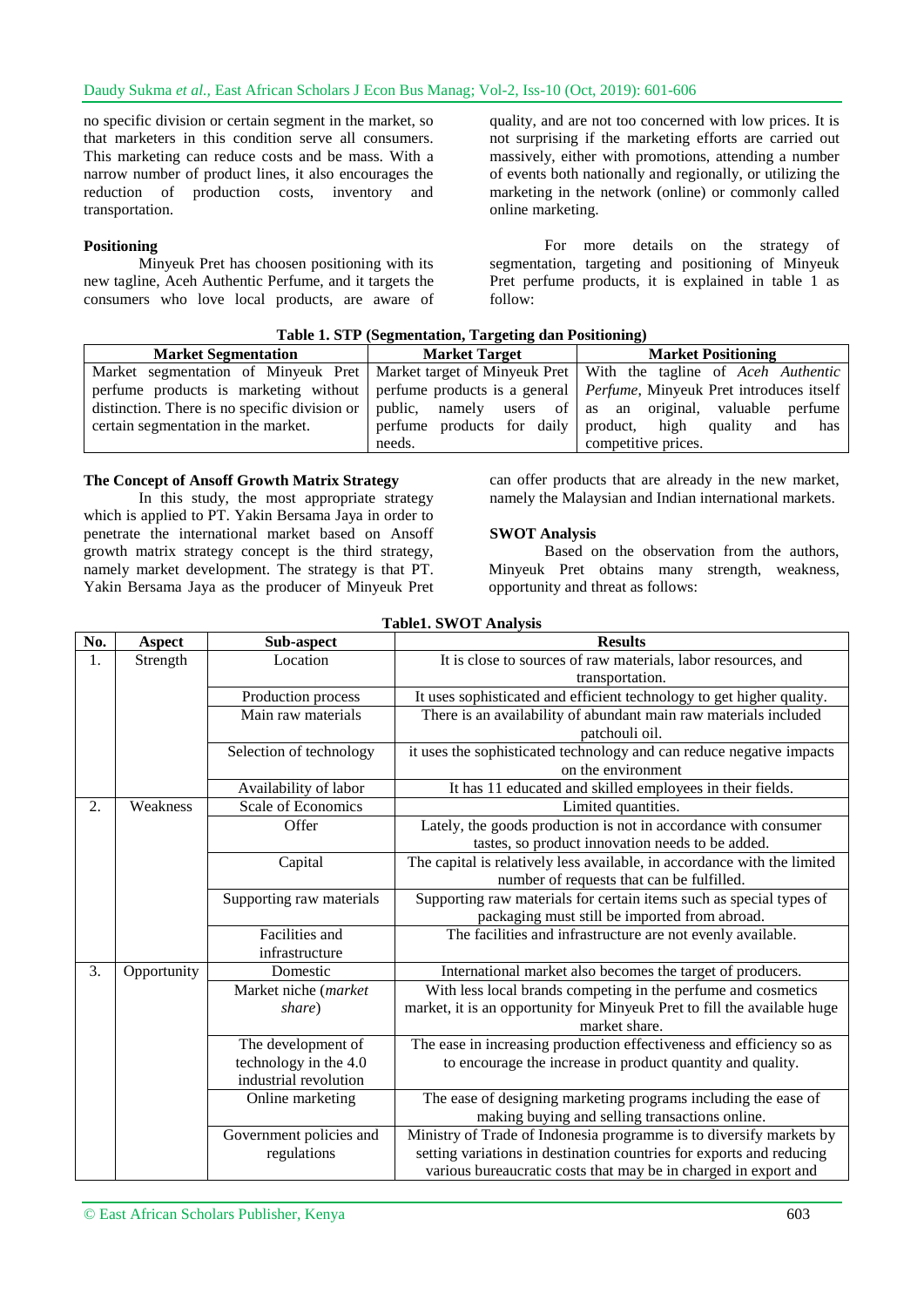| Daudy Sukma et al., East African Scholars J Econ Bus Manag; Vol-2, Iss-10 (Oct, 2019): 601-606 |  |  |  |
|------------------------------------------------------------------------------------------------|--|--|--|
|------------------------------------------------------------------------------------------------|--|--|--|

| No. | <b>Aspect</b> | Sub-aspect               | <b>Results</b>                                                        |
|-----|---------------|--------------------------|-----------------------------------------------------------------------|
|     |               |                          | import activities.                                                    |
| 4.  | Threat        | Old competitors          | the presence of competing brands which are generally transnational    |
|     |               |                          | brands have worldwide with a very broad marketing network.            |
|     |               | Global economic crisis   | Global economic crisis can affect both sides of international trade,  |
|     |               |                          | exports and imports. It is not only concerning finished goods, but    |
|     |               |                          | when procuring components and parts of an item, it also requires the  |
|     |               |                          | involvement of international trade.                                   |
|     |               | Social, economic and     | It needs to be studied further about the differences of social,       |
|     |               | cultures of export       | economic and cultures with the people of export destination countries |
|     |               | destination countries    | in developing the right marketing strategy.                           |
|     |               |                          |                                                                       |
|     |               | New competitors          | New competitors can be a trigger for producers to continue in         |
|     |               |                          | improving product quality and customer satisfaction                   |
|     |               | New regulations from the | The company needs to anticipate the application of the latest         |
|     |               | government               | regulations from the government by studying it.                       |

### **Global Management Strategy**

(Craig and Douglas, 2000) stated about the complex process of international marketing strategies that is "... considers the spatial configuration of assets and resources and assesses not only the similarities and differences between markets in different geographical locations but also patterns of market interdependence and strengths that are pushing towards greater market integration". Among the many classifications following international marketing strategies, the three dimensions most widely used are standardization adaptation, concentration dispersion, and integration independence (Lim, Acito and Rusetski, 2006).

In reviewing the company international marketing strategy from all perspectives, it provides the three main dimensions of the GMS model published by (Zou and Cavusgil, 2002). The GMS model illustrates how companies or marketers can globalize their marketing behavior in international markets through standardization of marketing mix variables, concentration and coordination of marketing activities, and integration of competitiveness that moves across markets.

#### **Marketing Mix Product**

In preparing the marketing mix program, especially regarding the product, it needs to be considered the following elements:

- $\triangleright$  Ouality of products
- $\triangleright$  The quality of Minyeuk Pret perfume has been proven as it is evidenced by the content of more than 15% pure essence, which can be categorized as eau de parfum (EDP). It also has the advantage that the aroma is stronger and can last longer (long lasting).
- Features (attributes) of various products
- The product attributes from Minyeuk Pret include variants of aroma, packaging, and so on. It can be explained that the Minyeuk Pret perfume product has a variety of attractive aroma variants consisting

of legendary aroma (seulanga, coffee and meulu) and premium (jeumpa and sanger espresso).

- $\triangleright$  Options
- $\triangleright$  Buyers can access options for buying either through offline marketing media or online marketing.
- Style

 $\triangleright$  Today, wearing perfume is not just a fragrance, but also can show the identity of the wearer as a consumer who is aware of lifestyle (style).

- Brand name
- At the end of 2015, the proposal to obtain HAKI (Hak Atas Kekayaan Intelektual) / Intellectual Property Rights through the Ministry of Law and Human Rights was carried out so that the logo of Minyeuk Pret was registered as a trademark in 2018. The Minyeuk Pret brand name was then used as a corporate brand identity.
- Packaging
- Minyeuk Pret is packaged in premium (luxury) using premium bottles as well. But in terms of price this product has competitive prices.
- Size
- $\triangleright$  Minyeuk Pret products are safe and comfortable to carry anywhere with 200 ml net of weight.
- $\triangleright$  Services
- Minyeuk Pret products consist of various scents. Minyeuk Pret also provides the after-sales services and call center numbers for customer complaint service.
- **Warranties**
- $\triangleright$  So far, based on the results of interviews with 5 consumers, it is found that consumer satisfaction is quite high with the quality of Minyeuk Pret product.

# **Place**

In compiling a marketing mix program, especially regarding place, it is necessary to consider the following elements:

**Channels**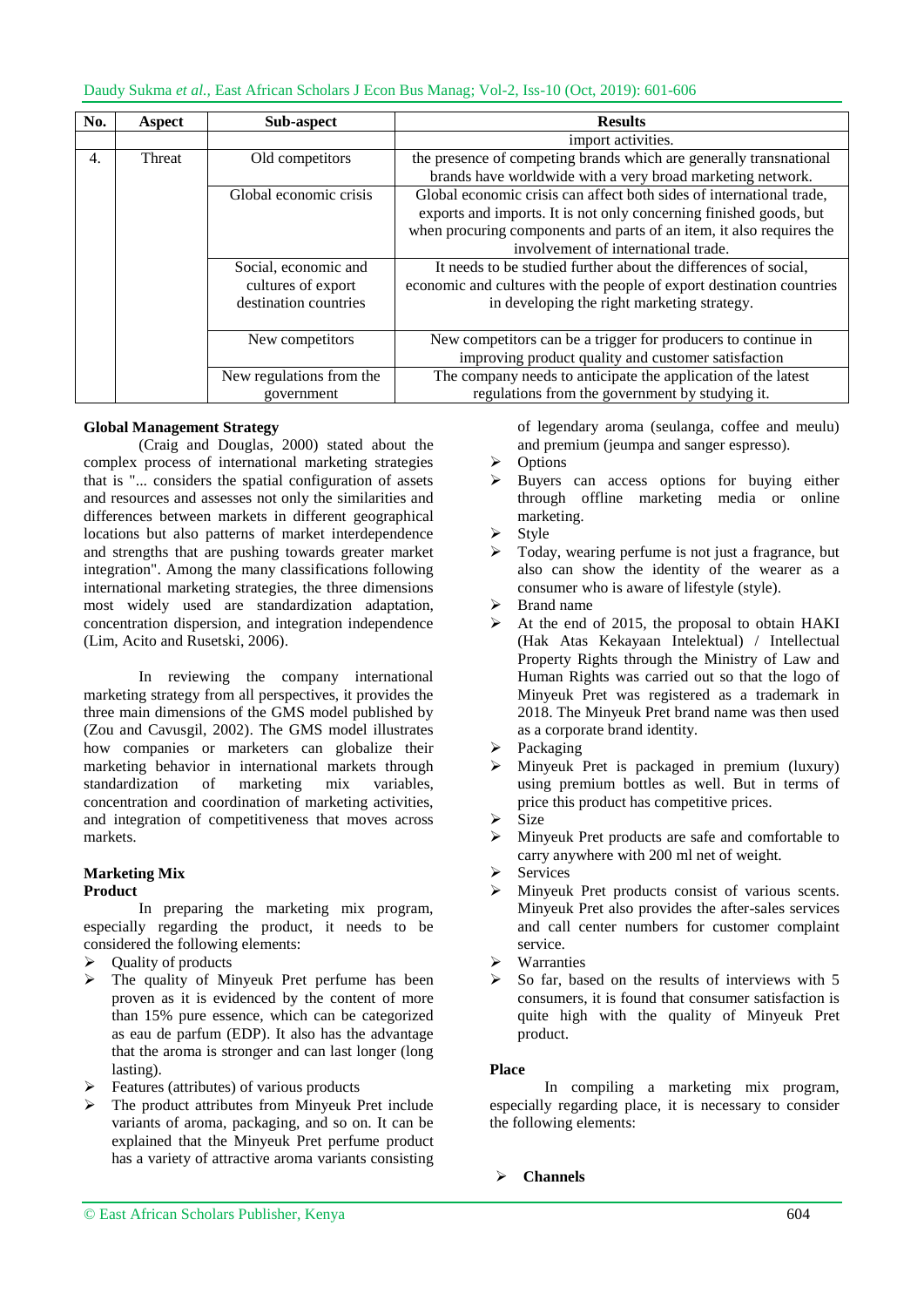Minyeuk Pret distribution channel has been designed to adapt to the latest developments in online marketing. With hundreds of resellers throughout Indonesia, Minyeuk Pret products have cut a complicated and long distribution chain, so that the selling price can be maintained.

# **Coverage**

Not only domestically, but Minyeuk Pret also successfully entered the international market and is sold in 11 countries, some of which are Britain, Saudi Arabia, America, Malaysia, Taiwan, Bangladesh, United Arab Emirates, India and Thailand. In Indonesia, there are around 300 resellers, 17 partner outlets, 5 distributors and 12 suppliers.

# **Locations**

Minyeuk Pret production house is located at the head office of PT. Yakin Bersama Jaya, on Wedana Street, Banda Aceh.

# **Inventory**

The storage warehouse of Minyeuk Pret finished product is also located at the head office of PT. Yakin Bersama Jaya, on Wedana Street, Banda Aceh.

**Transport**

The location of Minyeuk Pret production house is very affordable by transportation lines both public and private.

# **Promotion**

In preparing the marketing mix program, especially regarding promotion, it is necessary to consider the following elements:

 $\triangleright$  Advertising

Until now, Minyeuk Pret has been actively promoting either in print media, online media, or by sponsoring a number of activities such as the annual Agam and Inong Aceh Tourism Ambassadors.

 $\triangleright$  Personal selling

For consumers who want to get this product directly, they can visit the service center of Minyeuk Pret on Wedana Street, Mibo, Banda Aceh.

 $\triangleright$  Sales promotion

At present, Minyeuk Pret has the power of an extensive marketing network, with around 300 resellers, 17 partner outlets, 5 distributors and 12 suppliers spread throughout Indonesia. Minyeuk Pret is also active in offering discounts and bonuses.

 $\triangleright$  Publicity

Minyeuk Pret actively publishes the publicity by participating in product exhibitions either locally, nationally and regionally, or internationally. As a corporate social responsibility, Minyeuk Pret is also often invited in entrepreneurial seminar activities to motivate young people and students to be able to live independently by entrepreneurship.

### **Price**

In preparing the marketing mix program, especially regarding price, the following elements need to be considered:

- Price List
- Discounts
- Allowances
- Payment periods
- Credit items (credit payment facilities)

### **The Strategy for Entering the International-Global Market (Mode of Entry)**

The type of choice in mode of entry that can be chosen consists of four alternatives, namely:

- 1. Export, which consists of direct and indirect exports.
- 2. The contractual system, which consists of manufacture contracts, franchises, licenses and joint ventures.
- 3. Direct investment, which consists of acquisition and green field.
- 4. Internet marketing.

Based on the four strategy in mode of entry and if it is adjusted to the observation results from the authors, the four strategies can be implemented according to the capacity and capability of the manufacturer in meeting consumer demand.

# **Research Implication**

This research enriches the views of previous studies that discusses : the marketing strategy of cosmetics and beauty care products, such as (Ivančová and Solberg, 2013) study about three global brands included Chanel, Guerlain, and La Mer; (Nguyen, 2015) study about Maybelline global marketing strategy in Vietnam; (Machek and Machek, 2010) research about L'oreal; (Heide and Gontarz, 2016) study about Shiseido; (Palade, 2011) study about Avon in Romania; and a few of the global brands of cosmetics and personal health care marketing strategies publications included Sephora, Coty and Uniliever. All of references are explained about developed global brands marketing strategies, meanwhile in this research is explained Minyeuk Pret as developer of Indonesia local brand.

The using of SWOT analysis in this research also enriches the latest study by (Adam and Anwar, 2018). There are difference between this study and (Djalil, Adam and Syahputra, 2015). On this study, marketing strategy is explained as general subject, meanwhile on the another is specialized to discuss about competitive and cooperative strategy.

# **IV. CONCLUSION**

The result describes that : The result describes that : 1) based on the strategy of segmentation, targeting and positioning, Minyeuk Pret currently targets the market without differentiation. However, it is possible that there will be the adjustments to marketing plan for